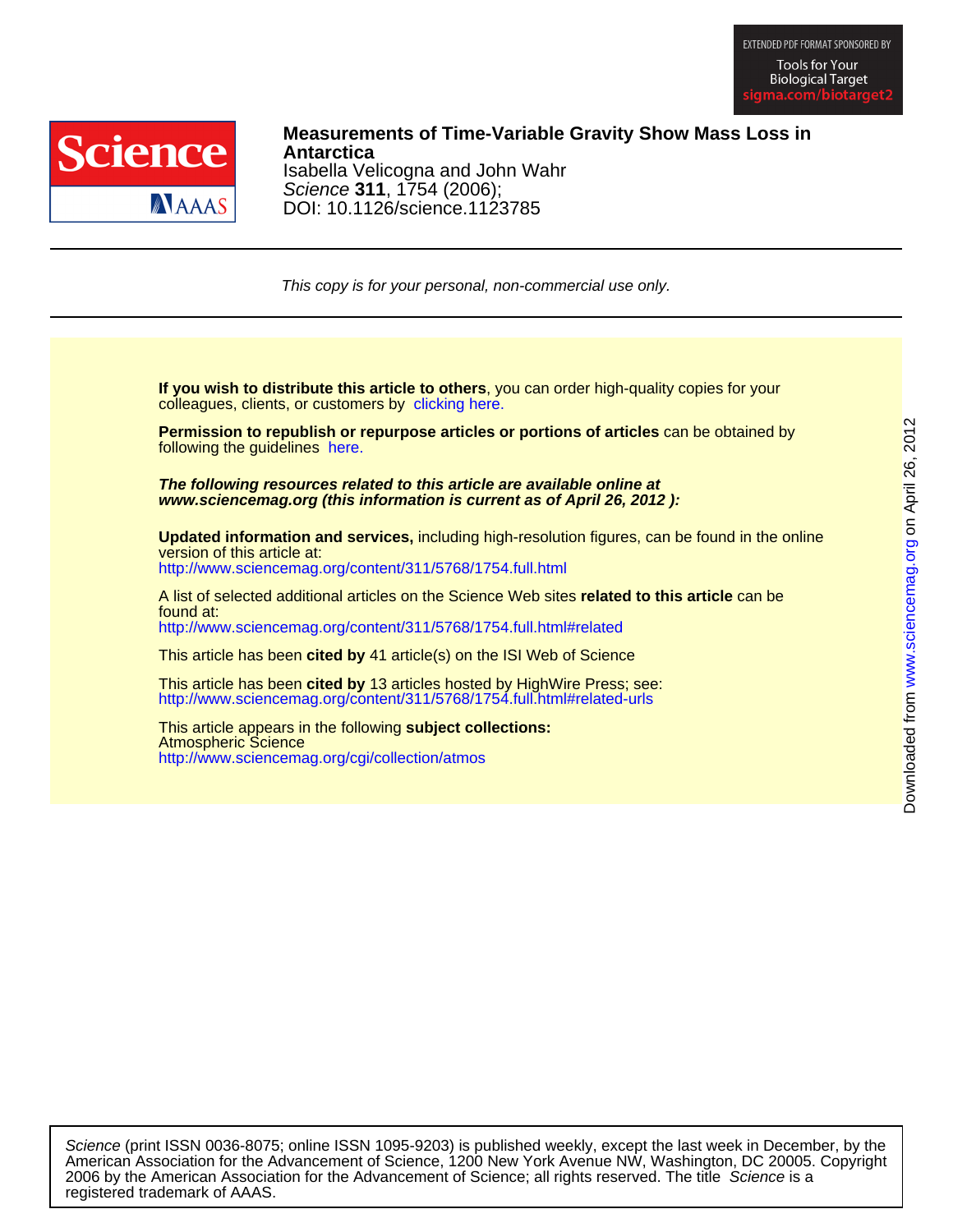# Measurements of Time-Variable Gravity Show Mass Loss in Antarctica

Isabella Velicogna<sup>1,2</sup>\* and John Wahr<sup>1</sup>\*

Using measurements of time-variable gravity from the Gravity Recovery and Climate Experiment satellites, we determined mass variations of the Antarctic ice sheet during 2002–2005. We found that the mass of the ice sheet decreased significantly, at a rate of  $152 \pm 80$  cubic kilometers of ice per year, which is equivalent to 0.4  $\pm$  0.2 millimeters of global sea-level rise per year. Most of this mass loss came from the West Antarctic Ice Sheet.

The Antarctic ice sheet is Earth's largest reservoir of fresh water. Accurate estimates of its mass variability, accompanied by realistic error bars, would greatly reduce current uncertainties in projected sea-level change, with obvious societal and economic impacts. There have been substantial improvements in monitoring the ice sheet in the past few years  $(1-3)$ , although recent studies have provided contrasting mass balance estimates (1, 3).

Antarctic mass variability is difficult to measure because of the ice sheet's size and complexity. Previous estimates have used a variety of techniques  $(1)$ , each with intrinsic limitations and uncertainties. A problem common to all these techniques is the difficulty of monitoring the entire ice sheet. Studies that rely on a single method can provide estimates for only a portion of the ice sheet, and even studies that synthesize results from several techniques suffer from sparse data in critical regions.

The most recent Intergovernmental Panel on Climate Change (IPCC) assessment estimated that the Antarctic contribution to sea-level rise during the past century was  $0.2 \pm 0.3$  mm/year (2). The report predicted that the Antarctic ice sheet will probably gain mass during the 21st century because of increased precipitation in a warming global climate. Recent radar altimeter measurements (3) have shown an increase in the overall thickness of the East Antarctic Ice Sheet's (EAIS's) interior during 1992–2003. However, the IPCC prediction does not consider possible dynamic changes in coastal regions, and radar altimetry provides only sparse coverage of those areas (2). Detailed interferometric synthetic-aperture radar and airborne laser altimeter surveys of glaciers along the edge of the West Antarctic Ice Sheet (WAIS) show rapid increases in near-coastal discharge during the past few years (4). The overall contribution of the Antarctic ice sheet to global sea-level change thus depends on the balance between

mass changes in the interior and those in coastal areas  $(1)$ . The gravitational survey of Antarctica provided by the Gravity Recovery and Climate Experiment (GRACE) satellites and discussed in this paper is a comprehensive survey of the entire ice sheet and is thus able to overcome the issue of limited sampling.

GRACE (5) provides monthly estimates of Earth's global gravity field at scales of a few hundred kilometers and larger. Time variations in the gravity field can be used to determine changes in Earth's mass distribution. GRACE mass solutions have no vertical resolution, however, and do not reveal whether a gravity variation over Antarctica is caused by a change in snow and ice on the surface, a change in atmospheric mass above Antarctica, or postglacial rebound (PGR: the viscoelastic response of the solid Earth to glacial unloading over the past several thousand years). Users must employ independent means to separate those contributions.

We used GRACE gravity-field solutions for 34 months between April 2002 and August 2005

to estimate the mass change of the Antarctic ice sheet. Each solution consists of spherical harmonic (Stokes) coefficients,  $C_{lm}$  and  $S_{lm}$  (5), up to  $l,m \le 120$ . Here, l and m are the degree and order of the harmonic, and the horizontal scale is  $\approx$ 20,000/l km. The GRACE  $C_{20}$  coefficients show anomalously large variability, so we replace them with values derived from satellite laser ranging (6). The Stokes coefficients can be used to solve for monthly variations in Earth's surface mass distribution. The GRACE fields provide high-latitude (above  $60^{\circ}$ ) estimates of monthly mass changes to accuracies of 10 mm in equivalent water thickness when averaged over discs of radius 600 to 700 km and larger  $(7-10)$ .

We used the Stokes coefficients to estimate monthly mass changes of the entire Antarctic ice sheet and of EAIS and WAIS separately. We defined an averaging function for each region that minimizes the combined measurement error and signal leakage (11). GRACE does not recover  $l = 1$  coefficients, so we removed  $l = 1$ terms from the averaging function.

Our averaging function for all Antarctica (Fig. 1) includes, with about equal weighting, both the ice sheet interior and the coastal margins, although there is decreased sensitivity to the far end of the Antarctic Peninsula. This uniform and complete sensitivity allows us to use GRACE to obtain a comprehensive average of all Antarctica. The averaging functions are less than 1.0 over most of their respective regions. Thus, they give results that are biased low. To recover unbiased mass estimates for each region, we scaled the estimated mass signals to restore the original amplitudes (12).

> Fig. 1. The averaging function used to estimate the change in total Antarctic mass.



-0.1 0.0 0.1 0.2 0.3 0.4 0.5 0.6 0.7 0.8 0.9 1.0 1.1

<sup>&</sup>lt;sup>1</sup>University of Colorado, Cooperative Institute for Research in Environmental Sciences and Department of Physics, University Campus Box 390, Boulder, CO 80309–0390, USA. <sup>2</sup>Jet Propulsion Laboratory, California Institute of Technology, Mail Stop 300-233, Pasadena, CA 91109– 8099, USA.

<sup>\*</sup>To whom correspondence should be addressed. E-mail: isabella@colorado.edu (I.V.); wahr@colorado.edu (J.W.)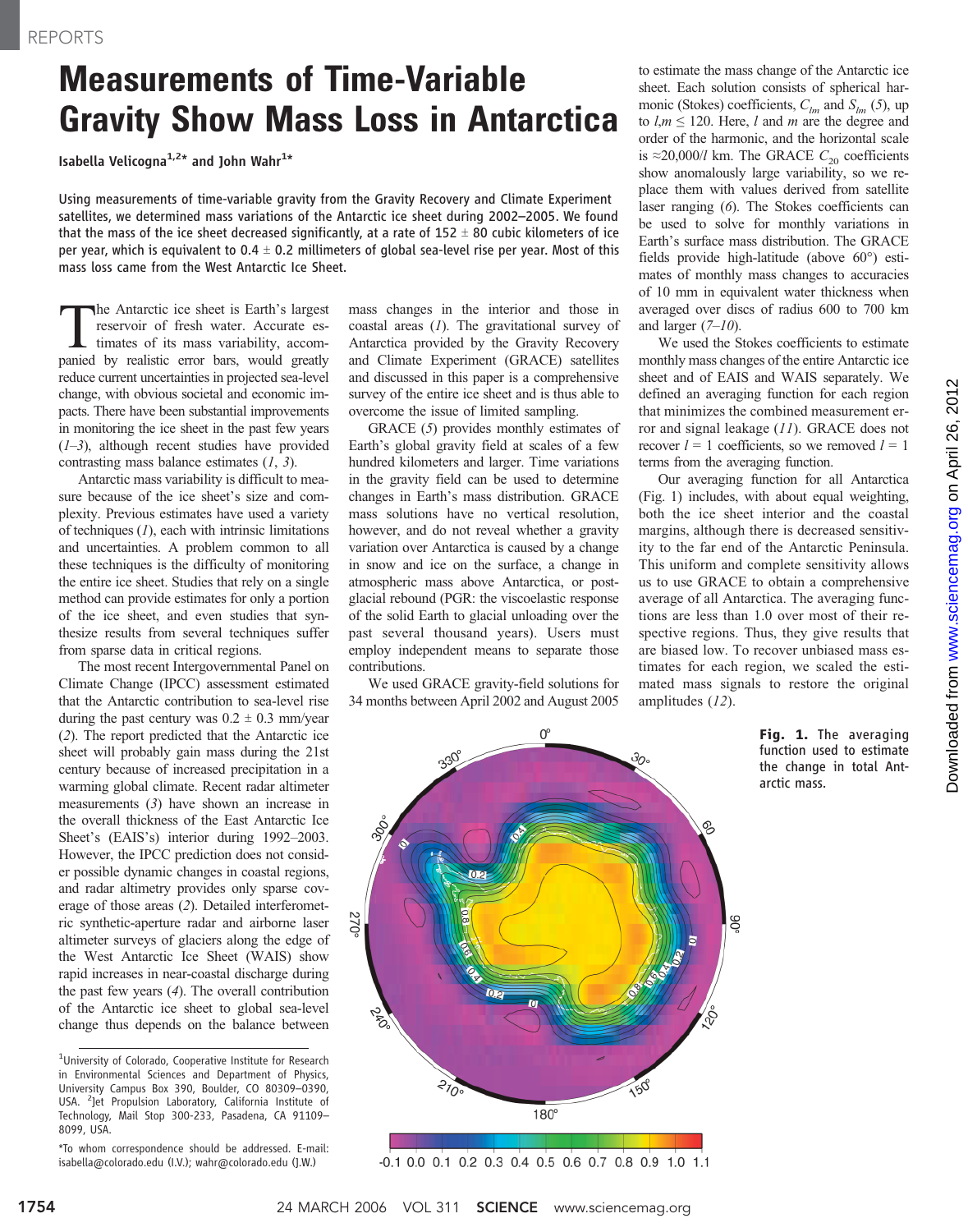Before interpreting the scaled results as ice sheet change, we had to address the issues of errors in the GRACE gravity fields and the contamination from other geophysical sources of gravity-field variability. To estimate the effects of errors, we convolved our averaging functions with uncertainty estimates for the GRACE Stokes coefficients (13). We obtained 1*s* error estimates that can be interpreted as 68.3% confidence intervals.

There are two types of geophysical contamination: one caused by signals outside Antarctica and the other from Antarctic signals unrelated to snow and ice. Leakage from outside Antarctica occurs because the averaging function extends beyond the boundaries of Antarctica. The leakage is increased because our omission of  $l = 1$ terms causes the averaging function to have a small-amplitude tail that extends around the globe.

We considered two sources of external leakage: continental hydrology outside Antarctica and ocean mass variability. The hydrologi-

Fig. 2. GRACE monthly mass solutions for the Antarctic ice sheet for April 2002 to August 2005. Blue circles show results after removing the hydrology leakage. Red crosses show results after also removing the PGR signal. The latter represent our best estimates of the mass variability. The error bars include only the contributions from uncertainties in the GRACE gravity fields and represent 68.3% confidence intervals (13). Also shown is the linear trend that best fits the red crosses.

Fig. 3. Monthly ice mass changes and their bestfitting linear trends for WAIS (red) and EAIS (green) for April 2002 to August 2005. The GRACE data have been corrected for hydrology leakage and for PGR.

cal contamination was estimated using monthly global water storage fields from the Global Land Data Assimilation System (14). The ocean contamination was estimated using a Jet Propulsion Laboratory version of the Estimating the Circulation and Climate of the Ocean general circulation model  $(15)$ . In both cases, we added a uniform layer to the global ocean so that the total land plus ocean mass was conserved at every time step. We removed the predicted hydrology leakage from the GRACE monthly mass estimates to obtain the monthly Antarctic mass estimates shown in Fig. 2. The predicted oceanic leakage was negligible and so was not removed.

The Antarctic mass change from GRACE shows a trend superimposed on shorter period variability (Fig. 2). We simultaneously fit a trend and annually and semiannually varying terms to the GRACE-minus-leakage results. Interpreting the trend as being due entirely to a change in ice, we inferred an ice volume increase of  $39 \pm 14$  km<sup>3</sup>/year (the trend obtained





without removing the hydrology leakage is  $51 \pm$ 14 km3/year). The uncertainty reflects the errors in the GRACE gravity-field solutions and was computed using the GRACE monthly error bars (Fig. 2).

This ice mass estimate is contaminated by variations in atmospheric mass and from PGR. European Centre for Medium-Range Weather Forecasts (ECMWF) meteorological fields were used to remove atmospheric effects from the raw data before constructing gravity fields. But there are errors in those fields. We estimated the secular component of those errors by finding monthly differences between meteorological fields from ECMWF and from the National Centers for Environmental Prediction, applying the Antarctic averaging function to those differences and fitting a trend, and annually and semiannually varying terms to the results. The linear trend was small, equivalent to about 10 km3/year, and was interpreted as the uncertainty due to atmospheric errors. We took the root sum square (RSS) with the effects of GRACE gravity-field errors, to obtain a new error estimate of  $\pm 16$  km<sup>3</sup>/year.

A PGR signal is indistinguishable from a linear trend in ice mass. PGR effects are large and must be independently modeled and removed. There are two important sources of error in PGR estimates: the ice history and Earth's viscosity profile. We estimated the PGR contribution and its uncertainties using two ice history models: ICE-5G (16) and IJ05 (17). IJ05 is available only for Antarctica, so we combined it with ICE-5G outside Antarctica. We convolved these ice histories with viscoelastic Green's functions for an incompressible Earth (18). We computed trends in the Stokes coefficients for all plausible combinations of twolayer viscosity profiles and convolved these trends with the averaging function. ICE-5G trends are consistently larger than the IJ05 trends. We estimated the range of possible PGR contributions by defining our lower bound to be the minimum IJ05 trend (over all viscosity profiles) and our upper bound to be the maximum ICE-5G trend. Our best estimate of PGR trend is the midpoint of this range. This estimate translates to an apparent ice increase of  $192 \pm 79$  km<sup>3</sup>/year, where the uncertainty corresponds to the bounds of our PGR range.

We subtracted this PGR contribution from the GRACE-minus-leakage ice mass estimates (Fig. 2). The best-fitting linear trend, and our final estimate of the decrease in total Antarctic mass between the summers of 2002 and 2005, is  $152 \pm 80$  km<sup>3</sup>/year. The uncertainty is the RSS of the errors in the GRACE fit and in the PGR contribution. This rate of ice loss corresponds to  $0.4 \pm 0.2$  mm/year of global sealevel rise.

The PGR contribution (192  $\pm$  79 km<sup>3</sup>/year) is much larger than the uncorrected GRACE trend (39  $\pm$  14 km<sup>3</sup>/year). A significant ice mass trend does not appear until the PGR contribu-